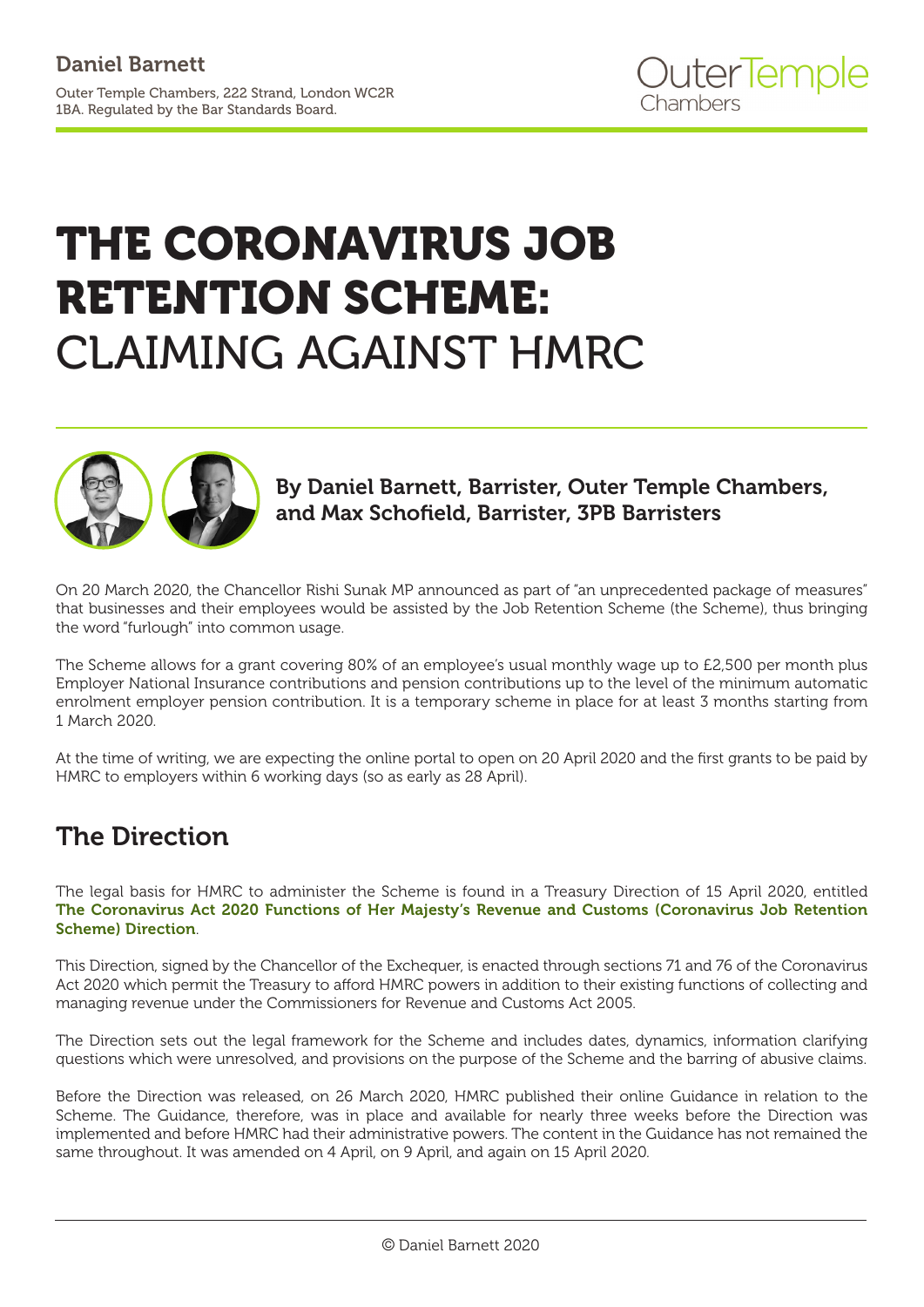Interestingly, the first iteration of the Guidance stated that any changes to the employment contract should be made by agreement and an employer merely needed to write to the employee confirming that they have been furloughed. The later iterations repeated this, and added that the employer needed to keep a copy of the written notification for five years. The language used suggested the letter could be sent at any time after the employee was furloughed, and did not have to be sent before, or on the first day of, furlough.

However, paragraph 6.7 of the Direction says something different. It provides that HMRC will only recognise furlough as valid:

#### *"if the employer and employee have agreed in writing (which may be in an electronic form such as an email) that the employee will cease all work in relation to their employment."*

This means that an agreement cannot be inferred from conduct, because it has to be in writing, and the requirements go beyond just notification.

It also means that an employer is unlikely to be able to rely on a lay-off clause in an employment contract as amounting to valid agreement. A lay-off entails a complete waiver of normal salary, with a guarantee payment of £30 per day (max £150 every three months). If the employer tries to claim 80% of salary when the employee is not contractually entitled to it, HMRC would likely view a claim for the 80% by the employer under the furlough scheme as abusive (see para 2.5 of the Direction as discussed below) and not pay.

There will be many tens of thousands of employers who relied on the early iterations of the Guidance and simply notified employees they were being furloughed – perhaps asking them to agree to accept 80% of salary but not getting written agreement to them ceasing all work.

So, what can employers do if HMRC now refuse to meet the claims?

Employers can try asking the employees to sign a document now agreeing not to work. But that carries two problems. First, the language of para 6.1 and 6.7, read together, suggests the employee's written agreement must be received before furlough starts. Second, it is not immediately apparent what the consideration for such an agreement would be (unless it is the employer agreeing not to make the employee redundant in anticipation of HMRC not paying out under the furlough scheme).

Alternatively, if the Direction is followed by HMRC, employers who have furloughed staff and not obtained their written agreement not to work in reliance on earlier versions of the Guidance may have a credible judicial review claim against HMRC.

There may be further changes to the Guidance as well as additional Directions by way of s.76 of the Coronavirus Act 2020. If employers have followed HMRC Guidance, which is later amended and altered, they will want to consider judicial review proceedings, the details of which are set out below.

#### Judicial Review

At first glance, judicial review is a straightforward concept: as it says, it is a judge reviewing.

The judge reviews an act or decision by a public body, for example the Treasury or HMRC, not as an appeal against the decision itself, but to ensure the decision-making process was fair and lawful.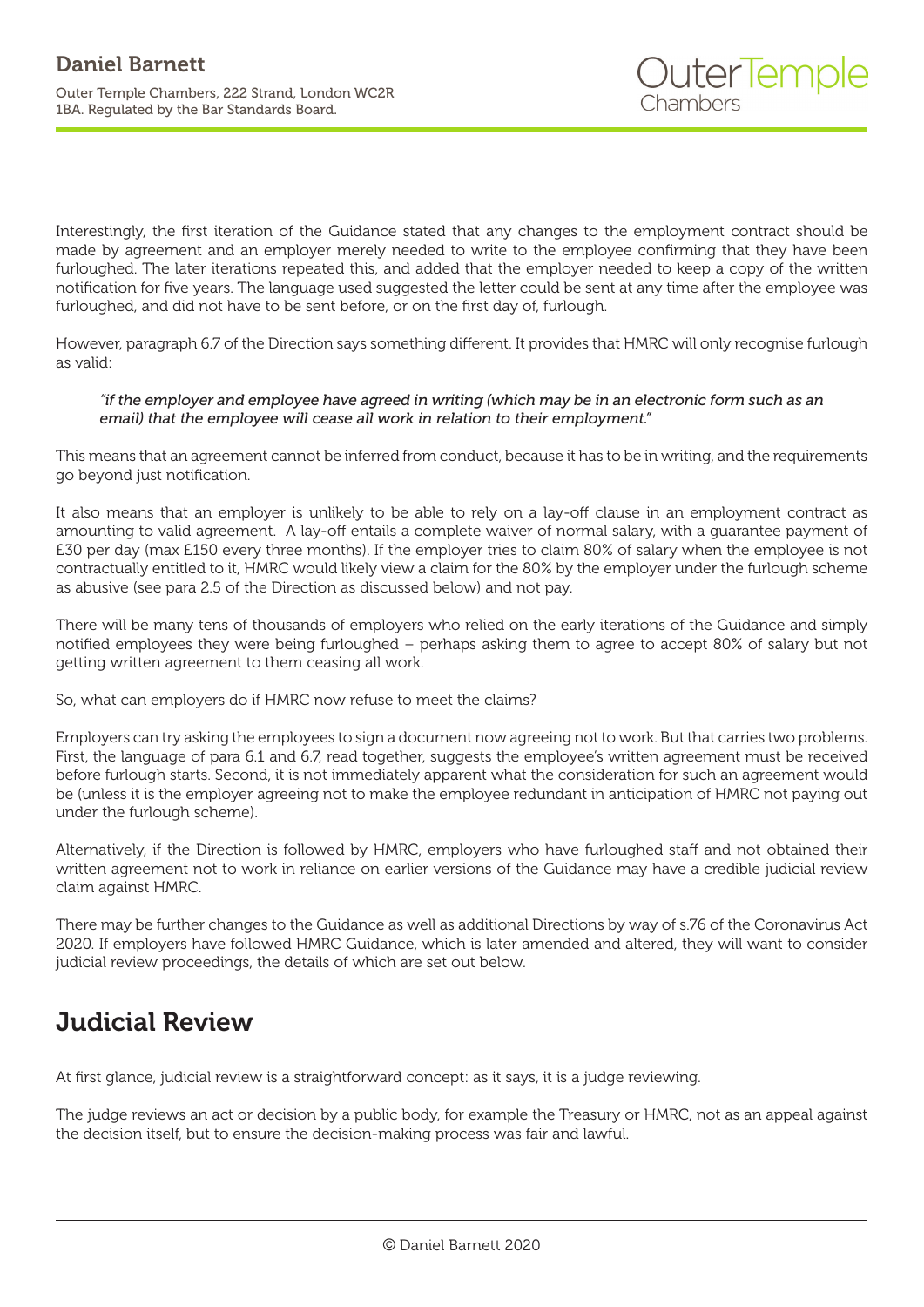Judicial review claims can be brought on a number of different grounds. Irrationality is discussed below, but the most likely challenge to decisions made under the Scheme in light of the above will be on the basis of what is called 'legitimate expectation', that is: the employer expected to be treated in a particular favourable way by HMRC because of something HMRC said or did, but was treated differently.

A typical case of legitimate expectation is based on a public body giving guidance that they will make a particular decision in a particular way but then acting differently when it comes to actually making the decision.

#### HMRC Guidance

HMRC produce Guidance for the public to clarify their approach to legal and procedural issues concerning tax and credits. It is accepted that Guidance from HMRC can lead to an expectation on how an employer will be treated.

By way of example, in the case of *R (Vacations Rentals (UK) Ltd v HMRC*, an HMRC 'Business Brief' document had stated that card handling charges would be exempt from VAT in certain situations. The taxpayer company read and applied the terms of the Business Brief guidance to its card handling supplies. However, HMRC later refused to apply the terms in their guidance – attempting to alter the criteria for the exemption with an "inappropriately technical approach to construing the words" – and disagreed with the taxpayer's exemption, demanding VAT on the charges. Following an application for judicial review, the High Court quashed HMRC's decision in favour of the taxpayer company as the Business Brief had given rise to a legitimate expectation that the transactions were VAT exempt.

For a successful legal claim, the expectation needs to be based on a "clear and unambiguous statement without any qualifications". Therefore, the employer will need to show that there is not a caveat either in the specific section of the Guidance or by way of a catch-all health-warning.

The court will then look at whether it is unfair for HMRC to act contrary to that expectation. It used to be accepted that the onus fell on HMRC to justify their frustration of the expectation and that it was a "heavy burden", however, this is now disputed owing to Rose LJ's judgment in the 2019 Court of Appeal case of *R (Aozora) v HMRC*. In any event, the court will conduct a balancing exercise with the interests of both parties to establish either that HMRC's refusal to follow the Guidance is unreasonable and unfair, or that it is fair and in the public interest under their powers.

For example, in the case of *R (Hely-Hutchinson) v HMRC* concerning HMRC's guidance on a specific beneficial tax treatment of share options, it was not disputed that HMRC's guidance had given rise to a legitimate expectation. The court stated that a legitimate expectation could be overridden if there was a public interest in doing so but not if resiling from the guidance was so unfair as to amount to an abuse of power. In this case, there was not sufficient detriment suffered by the taxpayer to cause unfairness. The facts of this case are fairly unique for a number of reasons but it is notable that the Court of Appeal opined that a taxpayer will not necessarily benefit from a legitimate expectation if it involves the perpetuation of a mistake in HMRC's policy.

Concepts such as 'unfairness' and 'public interest' will need to be assessed in light of the unique challenges of the COVID-19 pandemic. One potential argument for the 'public interest' exception in HMRC's favour will be if the claim is not resulting from the coronavirus or is abusive as set out in para 2.5 of the Direction. Although employers will need to seek specialist legal advice, if they have been put in a worse position due to HMRC's failing to follow the Guidance, there will likely be grounds for a claim.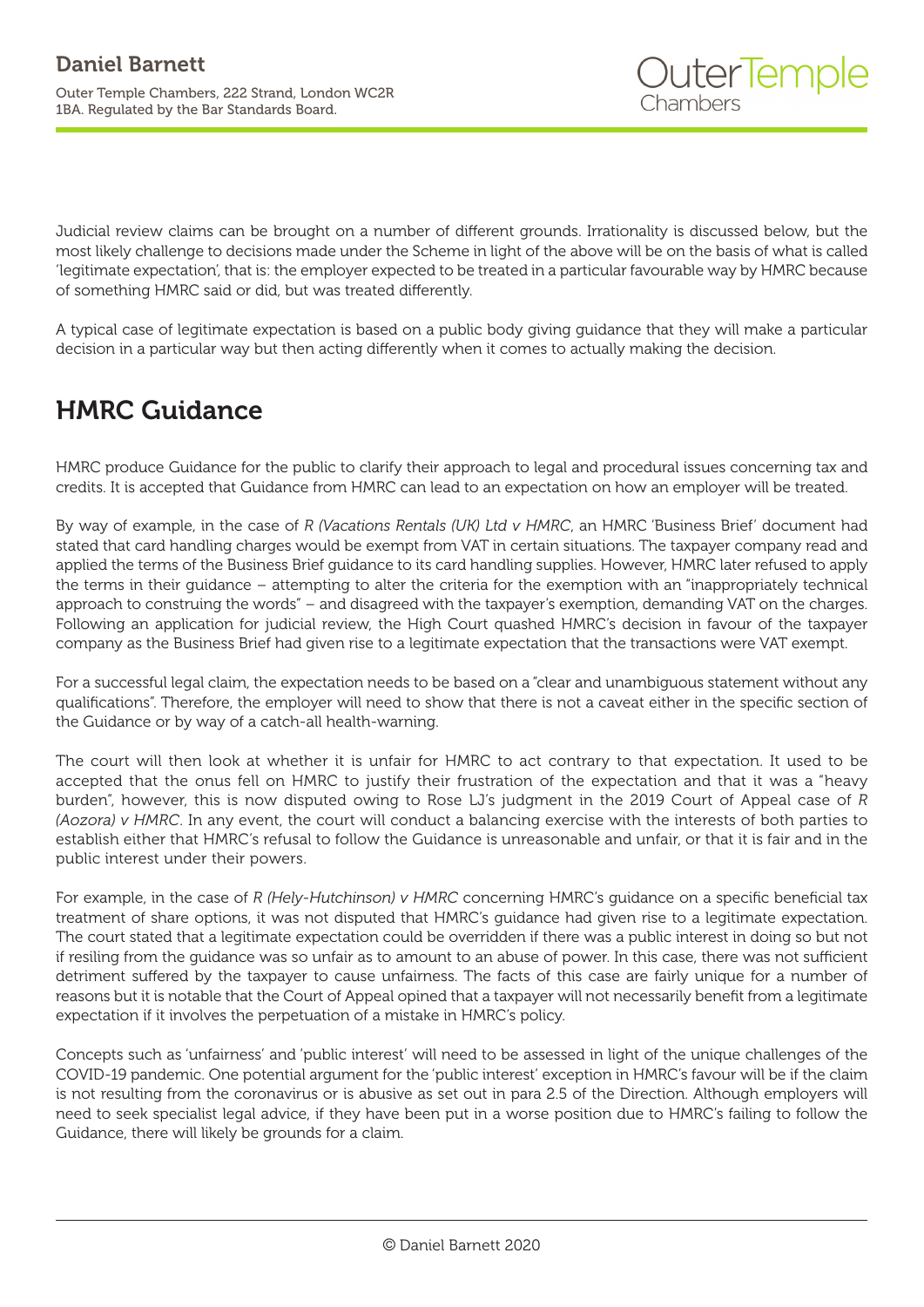# Irrationality

Another justification for bringing judicial review proceedings is when the Treasury, or HMRC, as pubic bodies, act irrationally. Irrationality, sometimes referred to as 'Wednesbury unreasonableness', means that no reasonable decision maker could have made the decision or arrived at the same conclusion.

This ground does not require a specific statement on which an employer will rely and instead applies if HMRC make a decision which the employer believes is entirely mistaken and unfair, or was made without considering relevant matters which might have led to a different conclusion, or for which no reasons were given in justification. (A full discussion on irrationality and unreasonableness is found in Chapter 11 of De Smith's Judicial Review 8th Ed.)

This is a very difficult ground on which to succeed as the courts are hesitant to interfere with the decisions of bodies who are tasked with, and specialise in, making such assessments. However, if HMRC mistakenly decide that, say, an employee was not furloughed when the employer has evidenced that they clearly did furlough the employee in accordance with the legal framework and Guidance, there may be grounds for a judicial review on the basis of irrationality.

### **Outcome**

The court can quash the decision and require HMRC to conduct the decision-making process again but in a fair manner as well as ordering money damages, or they can impose an injunction to stop HMRC acting in a certain way. The remedy sought will depend on the employer's basis for bringing a claim. Employers should note that even if a decision is quashed, HMRC will likely have to re-make the decision correctly in light of the judicial review outcome. There is no guarantee that they will come to a different conclusion even if performed correctly (although given the issue above, if a court considers the Direction's requirement for agreement to furlough to breach an employer's legitimate expectations, we cannot see any result other than HMRC being ordered to pay the grant under the Scheme guidance on which they relied).

# Costs and Procedure

Judicial review claims can be brought in the High Court. They need to be brought promptly, and no later than 3 months after the grounds to bring a claim first arose, i.e. when an employer first become aware of the breach of the Guidance (which, in most cases, will be the date that HMRC refused the claim).

The claim must be brought by someone with sufficient interest in the dispute, so an employer will normally be able to do so. An employee may have sufficient interest if they have signed an agreement with their employer providing that they will only be paid their salary when on furlough if, and only if, HMRC reimburses the employer – although few employees are likely to be able to afford to bring judicial review proceedings against the government without union support.

It is not entirely clear whether the Treasury or HMRC will be the correct Defendant, or whether both ought to be included in the proceedings. When it comes to HMRC making a decision on refusing a claim due to abuse or on the basis that the employee was not furloughed, they will be the decision-maker and the correct defendant to the proceedings. In relation to legitimate expectation, the position is not so clear. The first choice will likely be HMRC as